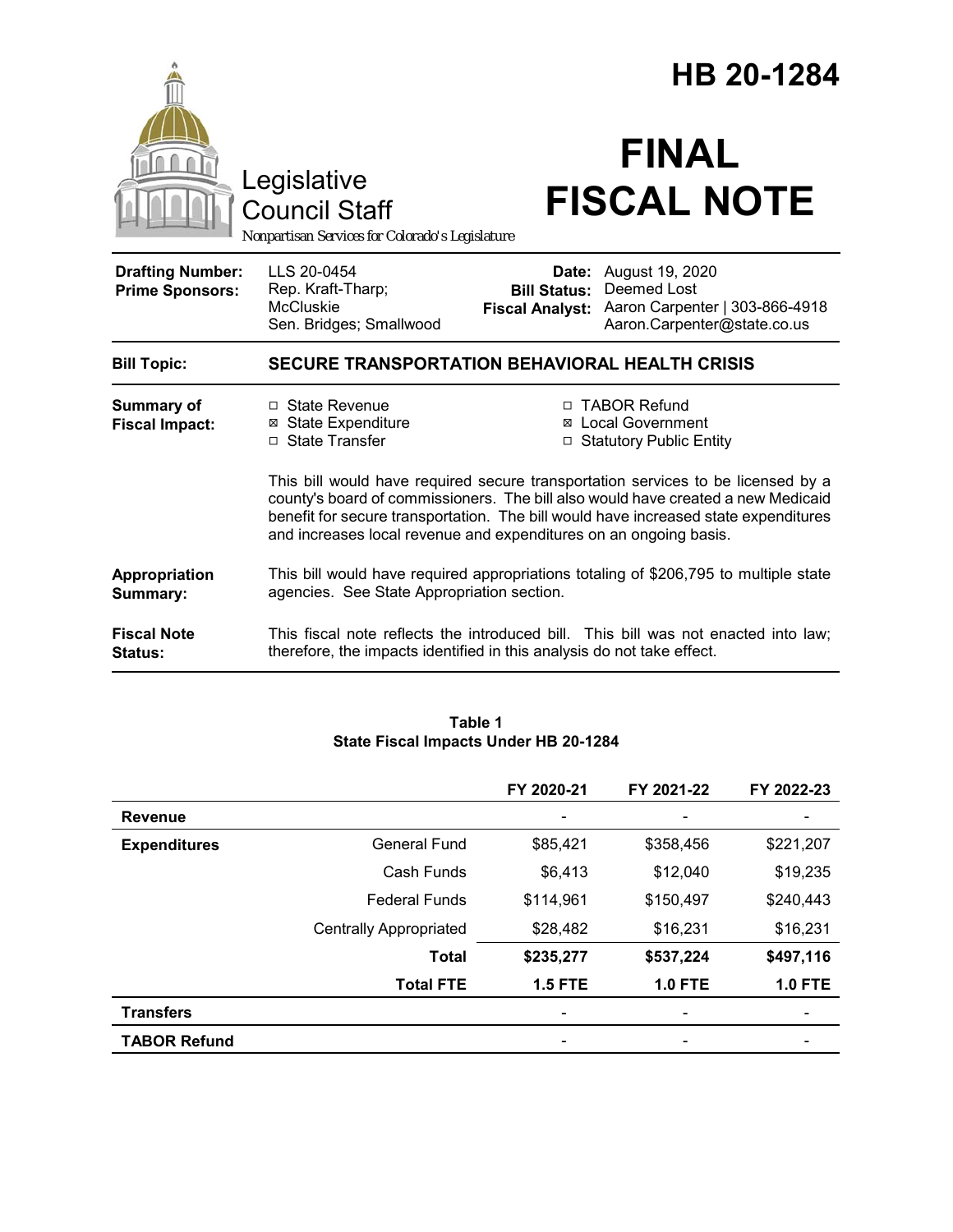August 19, 2020

# Page 2 **HB 20-1284**

## **Summary of Legislation**

After January 1, 2022, this bill requires secure transportation services to be licensed by a county's board of commissioners in order to provide urgent transportation to an emergency medical services facility, a mental health treatment facility, an approved alcohol and substance abuse treatment center, or a walk-in crisis center for individuals experiencing a behavioral health crisis. The State Board of Health in the Colorado Department of Public Health and Environment (CDPHE) must promulgate rules establishing minimum requirements for secure transportation services licensing. If an entity meets these requirements, the entity may apply to the local board of county commissioners to get a license. Licenses, permits, and renewals all require a fee to cover the direct and indirect costs to issue the licenses. If approved, the board of commissioners must issue a license, valid for three years, and a permit for each vehicle, valid for twelve months, to the applying entity. Licenses or permits cannot be sold, reassigned, or transferred. Secure transportation services are not subject to the state's motor carrier regulations.

**Medicaid benefit.** After January 1, 2022, the Department of Health Care Policy and Financing (HCPF) must create a benefit for secure transportation services. HCPF must also create a cost-effective method to provide secure transportation services that includes:

- medical service provider or facility access to approved secure transportation needs; and
- an efficient method for obtaining and paying for secure transportation needs.

**Behavioral health system.** The bill allows secure transportation services, in lieu of a sheriff, to transport an individual who has been detained for a mental health evaluation and treatment, and for the safety of the individual or the public, requires secure transportation to another facility. The Office of Behavioral Health in the Department of Human Services (DHS) must collaborate with the Commissioner of Insurance in the Department of Regulatory Agencies (DORA) to identify barriers and solutions to expanding private health plan coverage to include payment for secure transportation services. In addition, the DHS must send a report to the General Assembly, before December 1, 2022, concerning how secure transportation is being used, how local communities are facilitating the use, and how the DHS has supported the use secure transportation.

## **Background**

In 2018, the General Assembly passed House Bill 18-1321 to require HCPF to create and implement a cost-effective method to meet urgent transportation needs including discharge from inpatient, emergency services, and other urgent non-emergency services.

Currently, this benefit is administered through three different state-designated entities including county departments of human services, multi-county collaboratives, and a contracted broker. Starting on July 1, 2020, HCPF will consolidate the three state designated entities so all 64 counties will be served under a state-contracted broker for their region.

## **State Expenditures**

In FY 2020-21, state expenditures will increase by \$235,277 and 1.5 FTE in HCPF and the CDPHE. For FY 2021-22, state expenditures are expected to increase by \$537,224 and 1.0 FTE in HCPF and the DHS, with state expenditures dropping to \$497,116 and 1.0 FTE in HCPF for FY 2022-23 and future years. These costs are shown in Table 2 and described below. Finally, workload in DORA will also increase.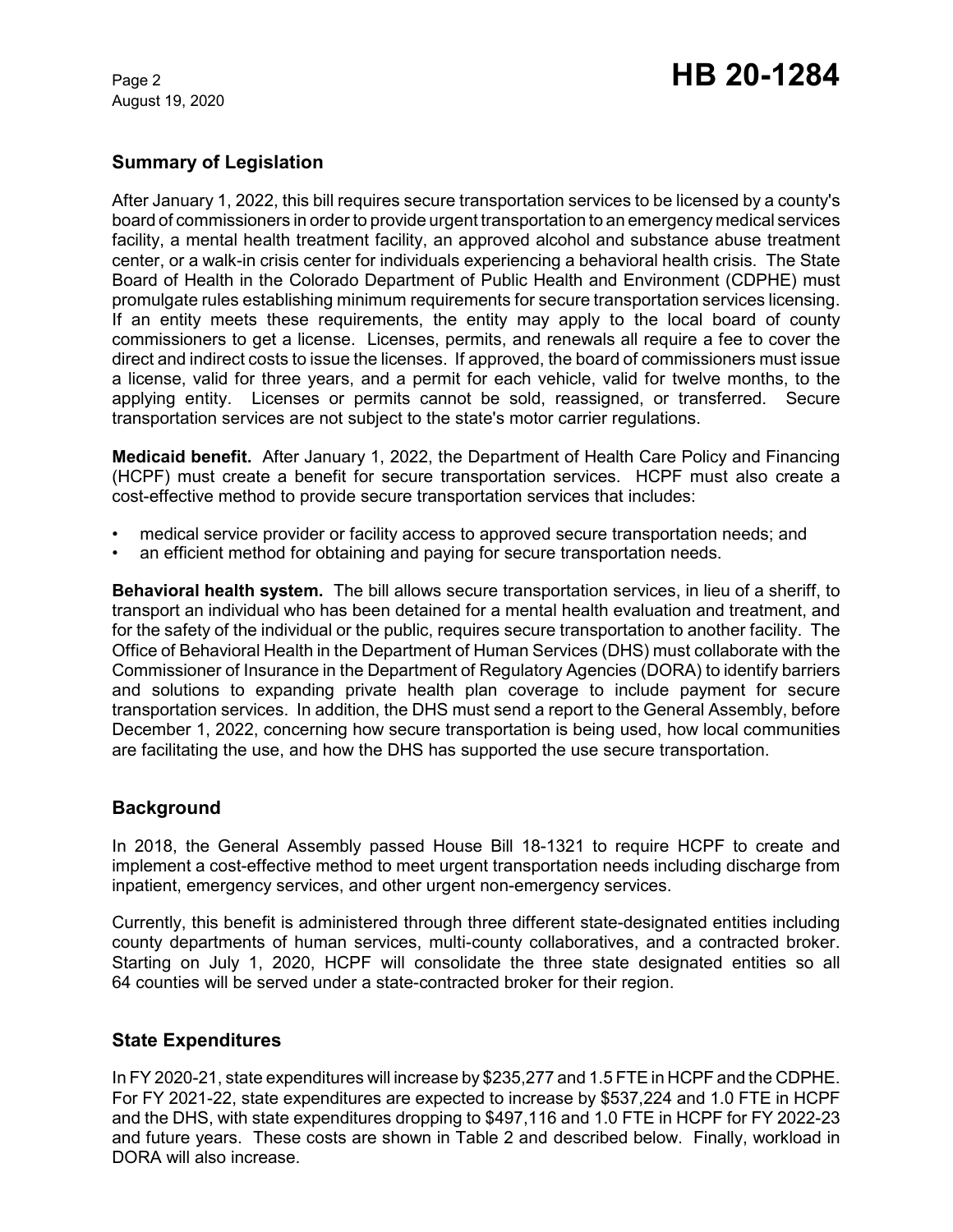$\overline{a}$ 

| <b>Expenditures Under HB 20-1284</b>                                                |                                              |                                                |                                                |  |  |  |  |
|-------------------------------------------------------------------------------------|----------------------------------------------|------------------------------------------------|------------------------------------------------|--|--|--|--|
| <b>Cost Components</b>                                                              | FY 2020-21                                   | FY 2021-22                                     | FY 2022-23                                     |  |  |  |  |
| Department of Health Care Policy and Financing                                      |                                              |                                                |                                                |  |  |  |  |
| <b>Personal Services</b>                                                            | \$65,772                                     | \$71,751                                       | \$71,751                                       |  |  |  |  |
| <b>Operating Expenses</b>                                                           | \$1,350                                      | \$1,350                                        | \$1,350                                        |  |  |  |  |
| <b>Capital Outlay Costs</b>                                                         | \$6,200                                      |                                                |                                                |  |  |  |  |
| <b>Contract Costs</b>                                                               |                                              | \$120,000                                      | \$192,000                                      |  |  |  |  |
| <b>System Modifications</b>                                                         | \$87,000                                     |                                                |                                                |  |  |  |  |
| <b>Medical Service Premiums</b>                                                     |                                              | \$107,892                                      | \$215,784                                      |  |  |  |  |
| Centrally Appropriated Costs*                                                       | \$14,717                                     | \$16,231                                       | \$16,231                                       |  |  |  |  |
| FTE - Personal Services                                                             | 0.9 FTE                                      | 1.0 FTE                                        | 1.0 FTE                                        |  |  |  |  |
| <b>HCPF (Subtotal)</b>                                                              | \$175,039                                    | \$317,224                                      | \$497,116                                      |  |  |  |  |
| General Fund<br>Cash Funds<br><b>Federal Funds</b><br><b>Centrally Appropriated</b> | \$38,984<br>\$6,413<br>\$114,961<br>\$14,717 | \$138,456<br>\$12,040<br>\$150,497<br>\$16,231 | \$221,207<br>\$19,235<br>\$240,443<br>\$16,231 |  |  |  |  |
| <b>Department of Public Health and Environment</b>                                  |                                              |                                                |                                                |  |  |  |  |
| <b>Personal Services</b>                                                            | \$39,463                                     |                                                |                                                |  |  |  |  |
| <b>Operating Expenses</b>                                                           | \$810                                        |                                                |                                                |  |  |  |  |
| <b>Capital Outlay Costs</b>                                                         | \$6,200                                      |                                                |                                                |  |  |  |  |
| Centrally Appropriated Costs*                                                       | \$13,765                                     |                                                |                                                |  |  |  |  |
| FTE - Personal Services                                                             | 0.6 FTE                                      | 0 FTE                                          | 0 FTE                                          |  |  |  |  |
| <b>CDPHE (Subtotal)</b>                                                             | \$60,238                                     | \$0                                            | \$0                                            |  |  |  |  |
| <b>Department of Human Services</b>                                                 |                                              |                                                |                                                |  |  |  |  |
| <b>Evaluation Contract</b>                                                          |                                              | \$220,000                                      |                                                |  |  |  |  |
| <b>DHS (Subtotal)</b>                                                               | \$0                                          | \$220,000                                      | \$0                                            |  |  |  |  |
| <b>Total</b>                                                                        | \$235,277                                    | \$537,224                                      | \$497,116                                      |  |  |  |  |
| <b>Total FTE</b>                                                                    | <b>1.5 FTE</b>                               | <b>1.0 FTE</b>                                 | <b>1.0 FTE</b>                                 |  |  |  |  |

#### **Table 2 Expenditures Under HB 20-1284**

 *\* Centrally appropriated costs are not included in the bill's appropriation.*

**Health Care Policy and Financing.** State expenditures in HCPF will increase by \$175,039 and 0.9 FTE in FY 2020-21, \$317,224 and 1.0 FTE in FY 2021-22, and by \$497,116 and 1.0 FTE in FY 2022-23 and ongoing. These costs are described in more detail below. Table 1 outlines the funding sources for these costs.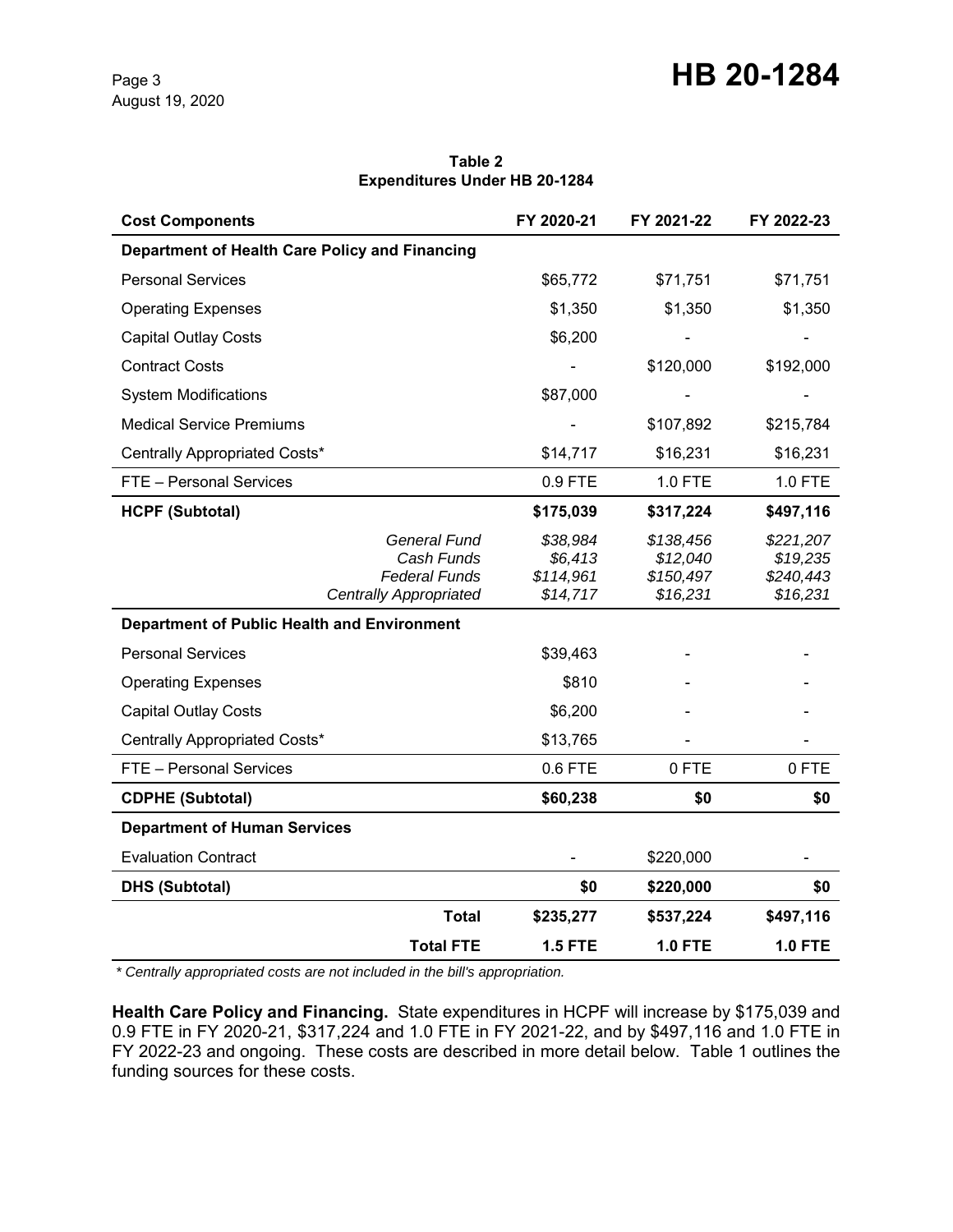August 19, 2020

*Staffing costs.* Starting in FY 2020-21, HCPF will require 1.0 FTE to oversee the creation and implementation of the secure transport services benefit for Medicaid members. This includes overseeing any policy and regulatory revisions and ensure coordination and collaboration between transportation and medical providers. The position would also oversee and ensure compliance of any secure transportation contracts. This amount is based on the FTE provided for the urgent transportation benefit established in HB 18-1321. Costs for the FTE are outlined in Table 2 and include personnel costs, operating expenses, and capital outlay costs. FTE costs are prorated for the General Fund paydate shift in the first fiscal year. These costs are assumed to have a 50 percent federal match.

- *• System modifications.* In FY 2020-21 only, state expenditures in HCPF will increase in order to include a new provider type in the Medicaid billing system. These changes are expected to take around 550 hours of contractor time at a cost of \$87,000. This cost is assumed to have a 90 percent federal match.
- *• Contract costs.* HCPF will have a cost of \$120,000 in FY 2021-22 and \$192,000 in FY 2022-23 to retain a contractor that will provide administrative services for the transportation services and to provide outreach to transportation and medical providers. This cost is assumed to have a 50 percent federal match.
- *• Medical services premiums.* Starting in FY 2021-22, expenditures in HCPF will increase by \$215,784 per year due to increased utilization of the NEMT benefit. The amount in FY 2021-22 is prorated the January 1, 2021 implementation date. The fiscal note assumes that 6 percent of Medicaid clients utilizing an emergency medical services facility, a mental health treatment facility, an approved alcohol and substance abuse treatment center, or a walk-in crisis center will use secure transportation services through the NEMT benefit. In addition, due to the severity of conditions that can qualify for secure transportation, the fiscal note assumes that secure transportation services will charge HCPF a rate close to the emergency transportation rate of \$222 per trip. This cost is assumed to have a 50 percent federal match.
- *• Ambulance usage.* Starting in FY 2021-22, to the extent Medicaid clients use secure transportation instead of ambulances, expenditures in HCPF may decrease. However because the fiscal note assumes a similar rate to the emergency rate, any decrease in costs are assumed to be minimal and changes in appropriations will be handled through the annual budget process.

**Department of Public Health and Environment.** The CDPHE will require 0.6 FTE in FY 2020-21 only to hold stakeholder meetings, provide research to the Board of Health, and work on rule drafts. Costs for this FTE are shown in Table 2 and include personnel costs, operating expenses, and capital outlay costs. Costs for FY 2020-21, are prorated for the General Fund paydate shift.

**Department of Human Services.** In FY 2021-22 only, expenditures in the DHS will increase by \$220,000 to contract with an entity to evaluate the usage of secure transportation throughout the state. This amount is based on the cost of similar evaluations conducted by the DHS.

**Department of Regulatory Agencies.** Starting in FY 2020-21, workload in the Division of Insurance in DORA will increase to work with the DHS on how to expand private health insurance to cover secure transportation services. The fiscal note assumes this work can be handled within existing appropriations.